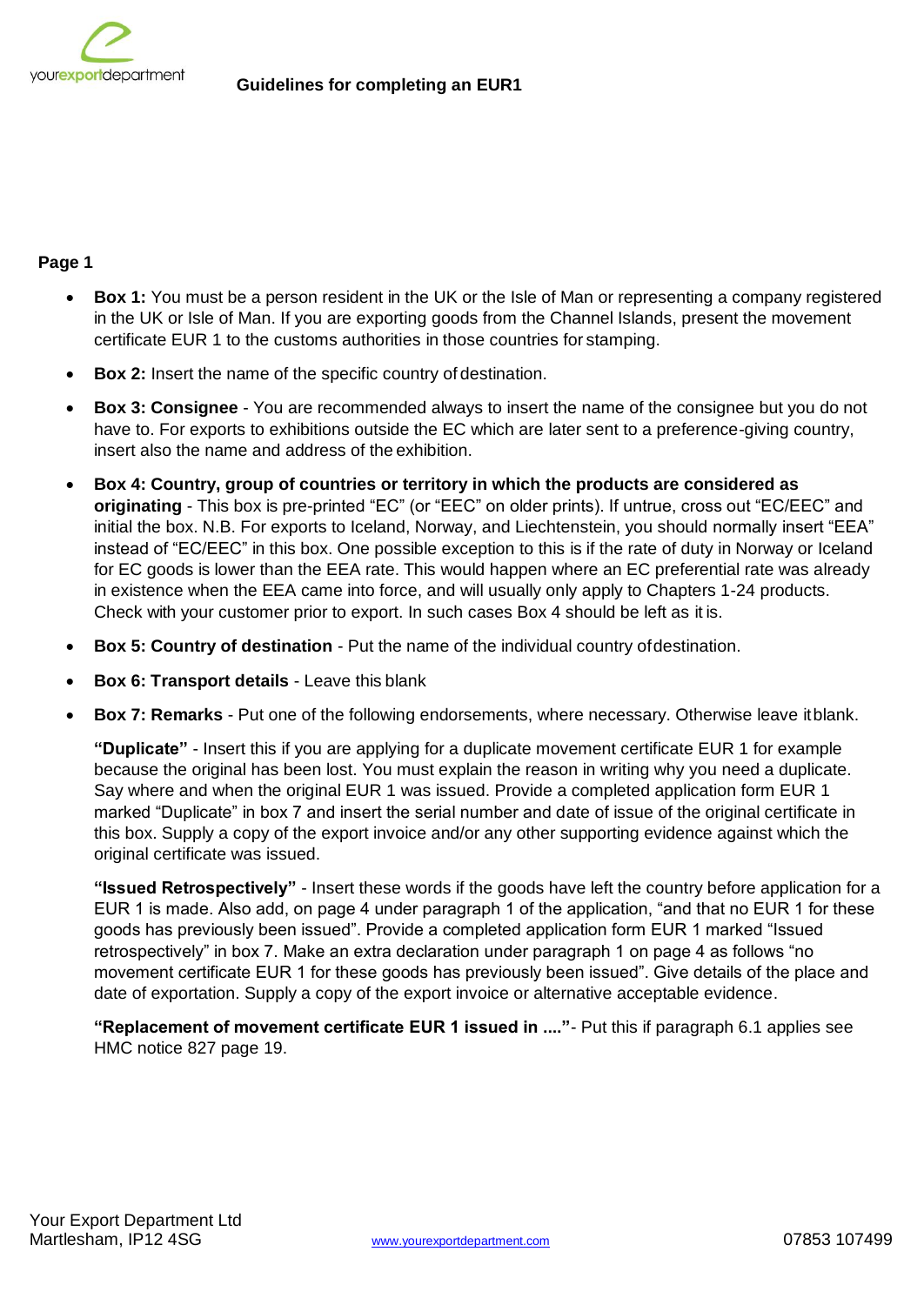

**Box 8:** Put item numbers and identifying marks and numbers in the space on the left hand side of the box. (But see also "Description of goods" below).

**Item numbers** - If different types of goods are shown separately on the invoice(s), show each type separately on the EUR 1 and itemise them (1, 2, 3 etc.). Leave no space between different items.

**Identifying marks and numbers** - Give identifying marks and numbers on the packages here. If the packages are addressed to the consignee, state the address. If they are not marked in any way, put "No marks and numbers". If both originating and non-originating are packed together, add "Part contents only" at the end. (The insertions should be made in the space on the left hand side of the box). (But also see also "Description of goods" below).

**Number and kinds of packages for example bales, cartons, drums** - For goods in bulk which are not packed insert "In bulk". The quantity shown must be the same as or relatable to the quantity stated on the invoice for the goods. For example, if the invoice merely shows 100 cartons and these are loaded on to 10 pallets, specify "100 cartons" not "10 pallets".

**Description of goods** - Identify the goods by giving a reasonably full commercial description, for example "photocopiers" or "typewriters" instead of "office machinery". However, if the invoices give full identifying details (which need not necessarily include details of the marks and numbers of the packages) only a general description is necessary. In such cases, you must fill in box 10 showing the numbers and dates of the invoices (or dates only, if there are no numbers). If instead of invoices other evidence is given then this way of filling in box 8 cannot be used.

**Other evidence consists of the following:** packing lists, consignment notes, copies of bills of lading or similar commercial documents so long as they show: identifying descriptions of the goods; and details which allow them to be identified in your records. In addition, you may have to make special declarations on the application form or give more evidence to support the application.

**Mixed consignments** - For consignments of both originating and non-originating goods, describe only the originating goods.

You may be unable to avoid showing non-originating goods on the invoices. If so, mark the invoice (for example, with an asterisk) to show which is non-originating goods. Then put an appropriate statement in box 8 immediately below the description of the goods, for example: **Goods marked \* on the invoice are non-originating and are not covered by this movement certificate EUR 1.**

**Unused space** - Draw a horizontal line under the only or final item in this box, and rule through the unused space with a "Z- shaped" line.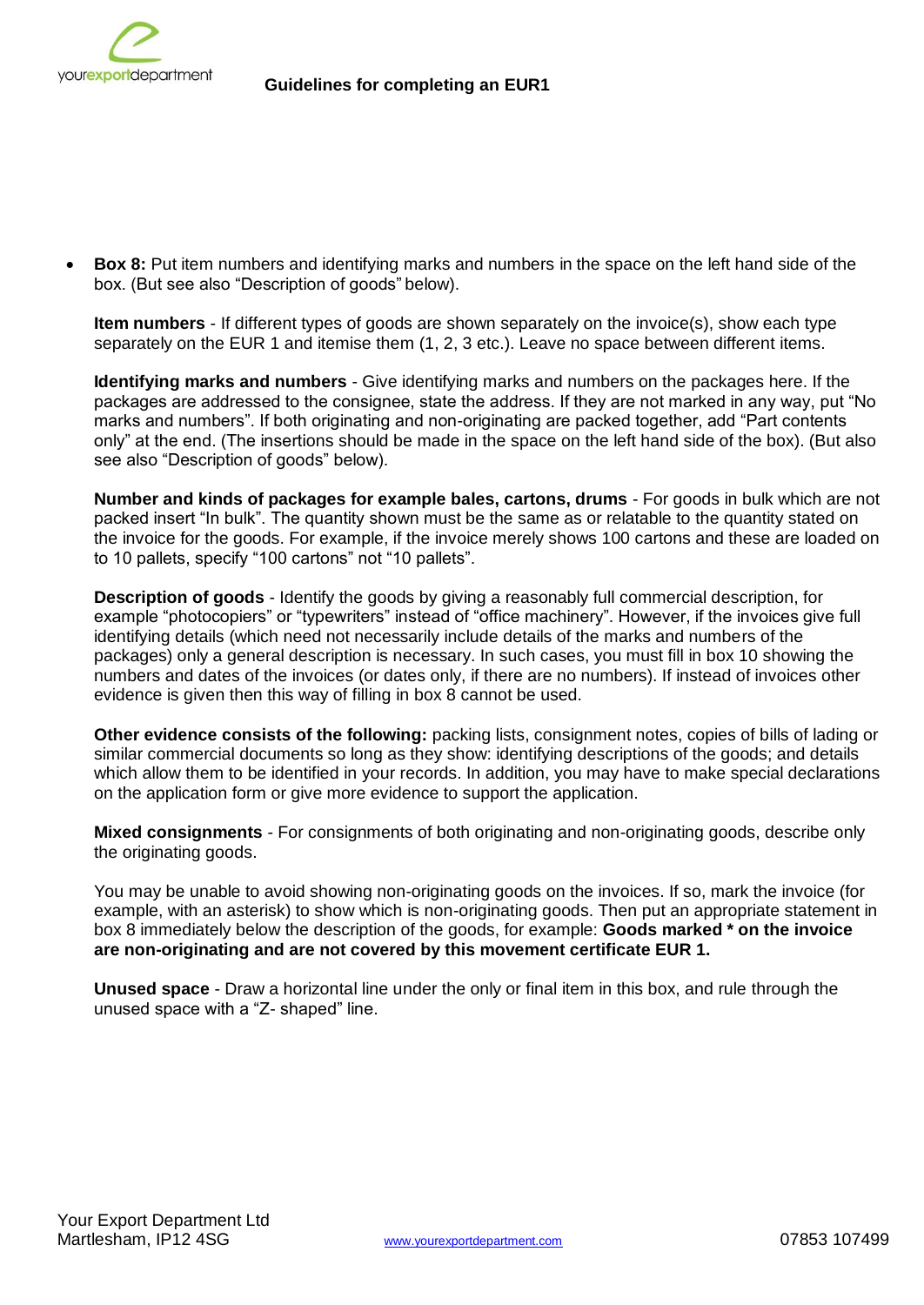

- **Box 9: Gross weight or other measure**  Imperial measure (for example tons, gallons) will be accepted but exporters are recommended whenever possible to give quantities in metric measure.
- **Box 10: Invoices -** Whenever possible, state the number(s), if any and date(s) of the invoice(s) relating to the goods and produced with the EUR 1. See also Box 8 – Description ofGoods.
- **Box 11: Customs endorsement**  The customer will leave box 11 blank.
- **Box 12: Declaration by the exporter -** The signature must not be mechanically reproduced or made with a rubber stamp. By signing the form, you declare that the goods qualify as originating products under the provisions of the relevant preference agreements. If this declaration is incorrect, an offence under the Customs and Excise Management Act 1979, section 167 has been committed. Forwarding agents acting simply as forwarding agents are not exporters and must not sign this box unless prior authorisation has been given and this authorisation must be in writing on company headed paper. You should note that the exporter would still be held responsible for any irregularities. If you decide to use an agent, you will need to issue instructions on each occasion and specify clearly that particular goods qualify. N.B. Any amendments/corrections must be completed and signed by the declaring person in box 12 and endorsed by Customs.

# **Page 2** - Leave this blank.

**Page 3** - Provide a complete copy of page 1. It need not however be signed in manuscript (a "carbon" signature is acceptable).

# **Page 4** - Application Form

- Paragraph 2 You must:
	- $\circ$  use the declaration at (a) or (bi) or (bii)
	- o state what the 4-figure tariff classification of the goods is.
- You must declare that:
	- $\circ$  the goods are originating products as defined by the rules Notice 828 or 829.
	- o you hold evidence in one of the forms shown in the appropriate Notice.
	- $\circ$  Declarations, which must bear an original signature, may be in the forms shown below. The signatory should be in the same as in Box 12 on Page 1.